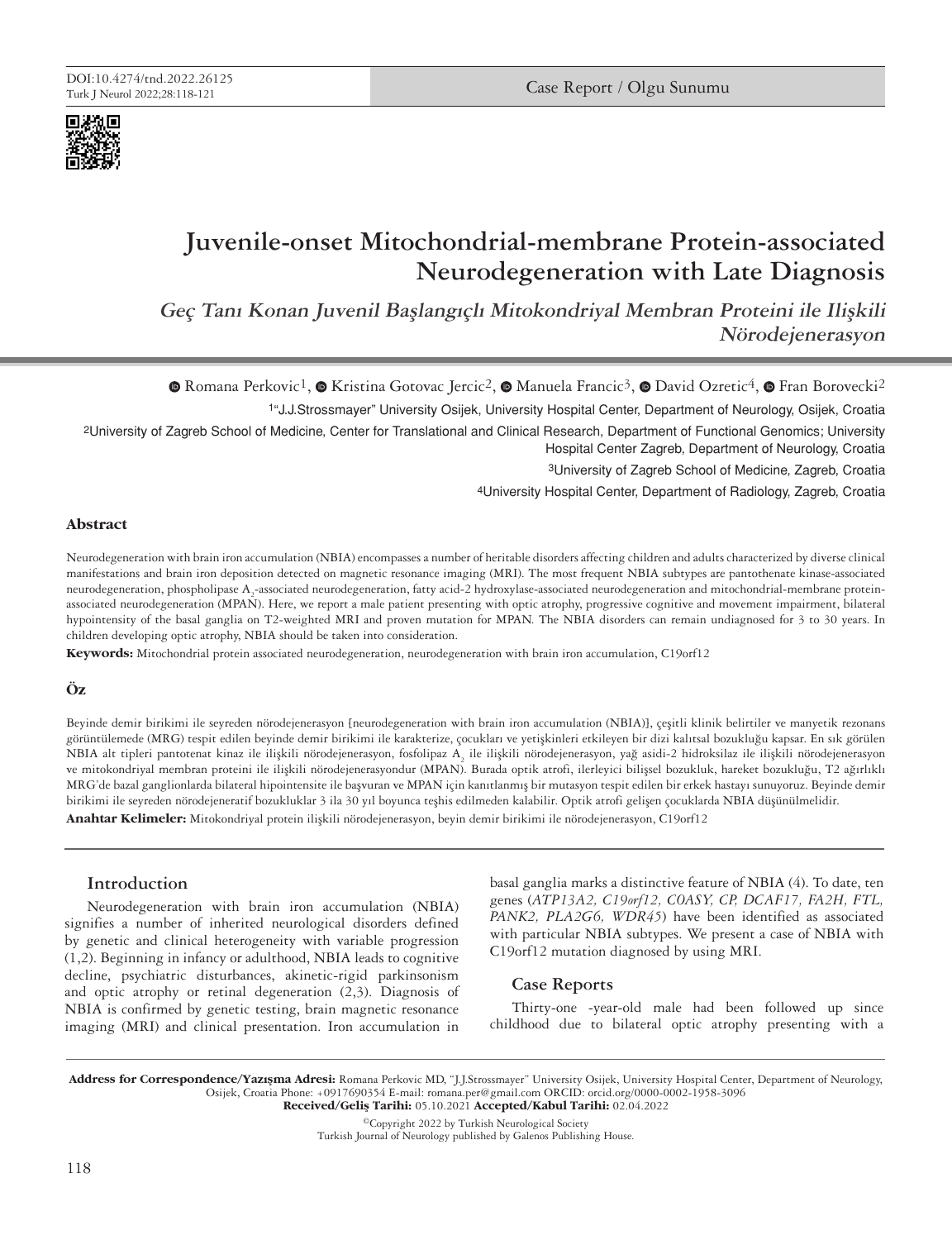gradual visual impairment, which was attributed to time spent in the incubator after birth. Visual field assessment at the age of 21 revealed areas of deterioration of retinal sensitivity in the intermedial zone with relative shallow central scotoma of the right eye and wider angiosarcoma with deterioration of retinal sensitivity in the intermedial zone of the left eye. At the same time, brain MRI showed symmetrical calcifications of the striatum and mesencephalon nuclei.

Five years later, progressive balance problems were noted causing frequent falling. The same year, antiepileptic drug levetiracetam was introduced because of frequent falls and onetime loss of consciousness. Electroencephalogram showed diffuse dysrhythmic changes with a mild temporooccipital focus and independent left frontotemporal focus with abortive spikeand-wave bursts, polymorphic delta activity, paroxysmal tendency and vulnerability to provocation methods. Patient had sepsis after birth. At the age of 5, he had head injuries due to falling from a height but without brain concussion. There was no history of convulsive elements. There was no history of neurologic diseases in family.

Over the next months, further cognitive decline and scarce vocabulary were observed. Serum levels of magnesium, copper, calcium (Ca), phosphorus were in the reference range, while ceruloplasmin and parathyroid hormone (PTH) were below the reference range. Head computed tomography (CT) showed bilateral basal ganglia calcifications.

Presumption of hypoparathyroidism and vitamin D hypovitaminosis with Ca disposal in basal ganglia and ataxia was made and vitamin D therapy was initiated. Cerebrospinal fluid markers were typical for neurodegenerative diseases [neuronspecific enolase 98.15 ug/l, tau protein 1558 ng/l, beta amyloid (1-42) 1080 ng/l]. Sanger sequencing analysis revealed normal range of the allelic variants of the spinocerebellar ataxia (SCA1, SCA2, SCA3, SCA6, SCA7).

Control brain MRI showed hypointense signal in the striatum and mesencephalic nuclei indicative of calcifications or iron accumulation. In the following year, based on the normal serum PTH, Ca and phosphate levels, diagnosis of hypoparathyroidism was excluded. The molecular genetic testing for hereditary hemochromatosis (HH) was performed. Mutations of human factors engineering (HFE)-associated hemochromatosis (p.C282Y, p.H63D, p.S65C) were not found.

At the age of 28, dysarthria, left-side predominant intention tremor, ataxia and impaired eye movements were detected with no limb weakness. A neuropsychological evaluation showed mild mental retardation. Over the following year, brain MRI and CT were performed. MRI showed hypointense signal in the globus pallidus, subthalamic nuclei and mesencephalic nuclei indicative of iron accumulation in the nigrostriatal pathway. CT scan did not show any calcifications. Clinical exome sequencing revealed frameshift variant c.279delT (p.Ala94ProfsTer25) in the *C19orf12*  gene and definite diagnosis was established. General health deterioration, cognitive decline and dysphagia were present at the age of 31 years in our patient. Neuropsychological testing, through which all cognitive domains were tested, showed personality changes accompanied by impaired affective functioning and mild intellectual disability (Figures 1, 2).

## **Discussion**

Mutations in chromosome 19 open reading frame 12 gene have been identified as the molecular genetic cause of mitochondrialmembrane protein-associated neurodegeneration (MPAN) (4). MPAN accounts for 5-10% of all NBIA subtypes (2). Even though MPAN mostly follows autosomal-recessive pattern of inheritance,



Figure 1. MRI T2 hypointensities are seen bilaterally in the area of the globus pallidus

MRI: Magnetic resonance imaging



Figure 2. Normal brain CT scan, without calcifications in basal ganglia CT: Computed tomography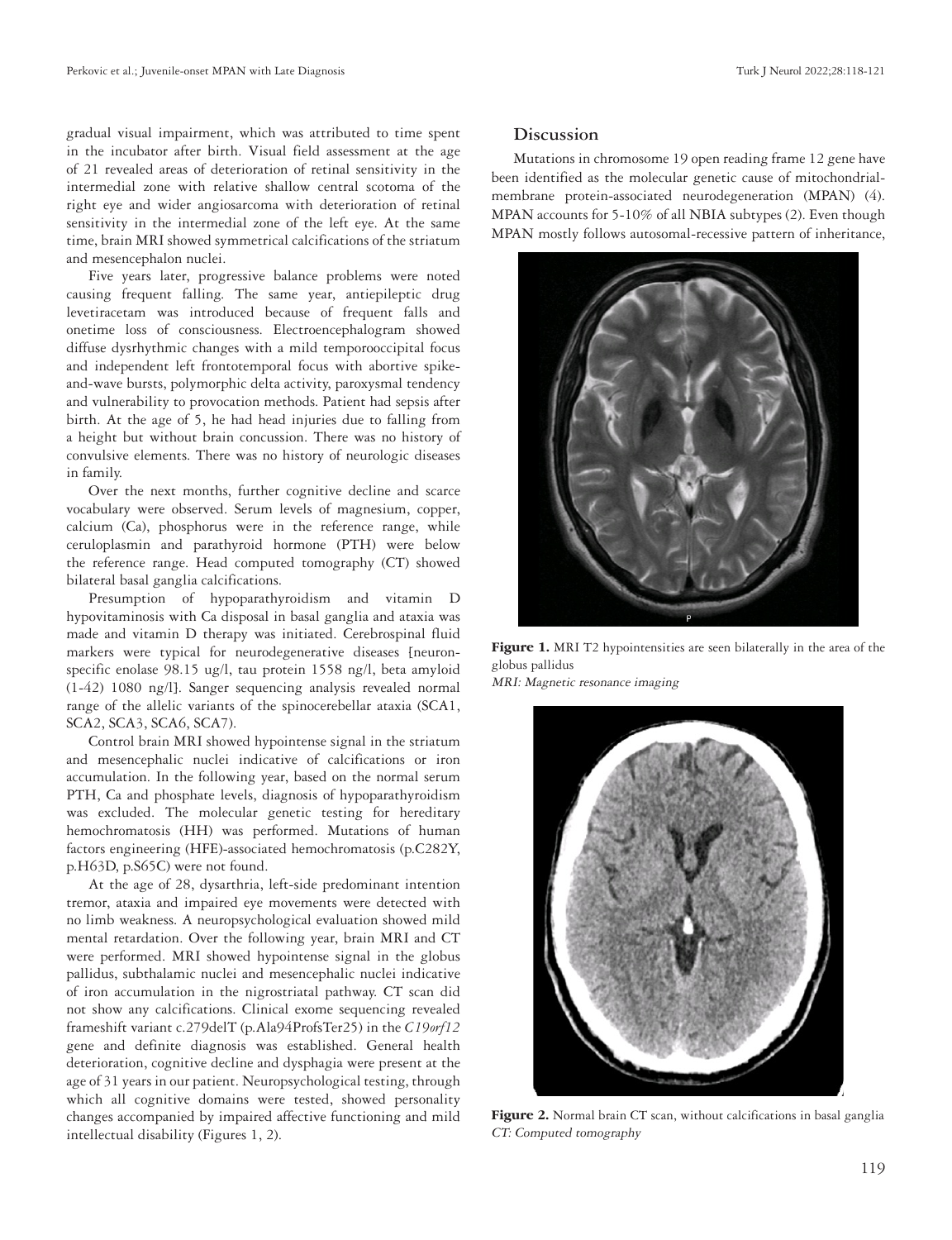autosomal-dominant mode of inheritance has been reported recently (2,4). An array of mutations was allocated throughout the coding region of C19orf12 including frameshift, missense and nonsense mutations  $(1,4,5)$ . We identified the heterozygous C19orf12 frameshift mutation c.279delT resulting in premature termination codone at position 25 of the new reading frame. The variant was previously noted in OHSU International NBIA Respository (2).

Consisting of three exons, the *C19orf12* gene codes for two alternative mRNA isoforms and proteins (6). Encoded transmembrane protein is not only confined to mitochondria as previously thought (4,5,7), but is also present in endoplasmic reticulum and mitochondria associated membrane (8). It is postulated that the protein plays a major role in fatty acid biogenesis and branched-chain amino acid (valine, leucine and isoleucine) degradation proposing likeness to other NBIA proteins, including PKAN2, PLA2G6 and FA2H (4,5).

Studies suggest mutations are likely to impair the correct localisation of the protein in the membrane thus mutant C19orf12 protein being present in the mitochondrial matrix as well as mitochondrial membranes, while the wild-type C19orf12 protein is solely found in mitochondrial membranes (8). C19orf12 protein is known to be implicated in the removal of the dysfunctional mitochondria by selective autophagy, whereas the mutant protein causes accumulation of the altered mitochondria leading to neuronal degeneration and death (8).

Despite ubiquitous expression (brain, adipocytes, blood cells), C19orf12 leads to degeneration preferentially in neurons which is accordant with clinical features and MRI findings (5). Our patient presented with optic atrophy early in life corresponding with previously documented initial symptoms of juvenile-onset  $MPAN(4)$ .

Initially, ataxia and retinopathy led us suspect spinocerebellar ataxias, but the diagnosis was excluded by molecular testing (9). HH was considered due to iron depositions in basal ganglia, ataxia, dysarthria and cognitive impairment (10). However, HFEassociated hemochromatosis mutations were not found.

Although, a mutation specific to MPAN was revealed, significant phenotypic overlap between NBIA subtypes was apparent. Other than MPAN, optic atrophy and retinal degeneration are seen in early stages of fatty acid-2 hydroxylaseassociated neurodegeneration (FAHN) (11), atypical pantothenate kinase-associated neurodegeneration (PKAN) or Hallervorden-Spatz disease (12), and advanced stage of phospholipase  $A_2$ associated neurodegeneration (PLAN) (12). Symptoms present in our patient that could resemble FAHN were progressive intellectual decline, dysarthria, ataxia and gait changes (11). Apart from MPAN, parkinsonism and slowed saccadic eye movements are indicative of PKAN (1,13).

Most of the patients with early-onset MPAN have slow progression and survival beyond twenties, as seen in our patient, in contrast to abrupt progression seen in childhood-onset PKAN and PLAN.

Pathohistological examination, acknowledged in previous studies, has revealed neuronal loss and gliosis and proved the presence of iron deposits, axonal spheroids, alpha-synuclein positive Lewy bodies and tau inclusions in basal ganglia (the substantia nigra and the globus pallidus) and neocortex implying a similar pathogenesis of the NBIA disorders (2,4,5).

First MRI and CT interpretations displayed symmetrical calcifications of basal ganglia. The next one considered iron accumulation based on the hypointense signal on T2-weighted imaging (T2WI) and no calcifications on CT scan. Apart from disease duration, age affects the radiological picture as well. Globus pallidus and substantia nigra physiologically become hypointense on T2WI around the age of ten when compared with the signal in white matter (14). While both calcifications and iron accumulation can have isointense or hypointense signal on T2WIs (1), T1-160 weighted images of calcifications are hyperintense and most of those of iron accumulation are isointense.

Even though T2 low intensity signal in the globus pallidus and substantia nigra is a well know hallmark of MPAN (15), it can be present in other NBIA subtypes. Yet another distinctive feature of MPAN, present in one-fifth of patients, is linear T2 hyperintensity of the medial medullary lamina between globus pallidus externa and interna that becomes more evident over time (4,5,15). In contrast to PKAN, eye-of-the-tiger sign is absent in MPAN (4). CT scans may be more convenient when making a distinction between calcifications and iron deposits (15). Calcifications on CT scan of our patient with MPAN weren't reported in literature (15) leading us to conclude that the mistake was made when analysing early CT images of our patient since this was not seen in second CT scan five years later.

The NBIA disorders can remain undiagnosed for 3 to 30 years. The reason behind it is rarity of occurrence, variety of symptoms prevalent in other well-known disorders and unavailability of genetic testing. In children developing optic atrophy, NBIA should be taken into consideration.

# **Ethics**

**Informed Consent:** Written consent was obtained. **Peer-review:** Externally peer-reviewed.

#### **Authorship Contributions**

Concept: F.B., Analysis or Interpretation: K.G.J., D.O., Literature Search: R.P., M.F., Writing: R.P., M.F.

**Conflict of Interest:** No conflict of interest was declared by the authors.

**Financial Disclosure:** Sequencing was provided by University of Zagreb School of Medicine and was funded by Croatian Science Foundation IP-2020-02 Grant, project. Molecular mechanisms of immune response and inflammasome activation in Parkinsons disease.

## **References**

- 1. Hayflick SJ, Kurian MA, Hogarth P. Neurodegeneration with brain iron accumulation. Handb Clin Neurology 2018;147:293-305.
- 2. Gregory A, Lotia M, Jeong SY, et al. Autosomal dominant mitochondrial membrane protein-associated neurodegeneration (MPAN). Mol Genet Genomic Med 2019;7:e00736.
- 3. Olgiati S, Doğu O, Tufekcioglu Z, et al. The p.Thr11Met mutation in c19orf12 is frequent among adult Turkish patients with MPAN. Parkinsonism Relat Disord 2017;39:64-70.
- 4. Hogarth P, Gregory A, Kruer MC,et al. New NBIA subtype: genetic, clinical, pathologic, and radiographic features of MPAN. Neurology 2013;80:268-275.
- 5. Hartig, MB, Iuso A, Haack T, et al. Absence of an orphan mitochondrial protein, c19orf12, causes a distinct clinical subtype of neurodegeneration with brain iron accumulation. Am J Hum Genet 2011;89:543-550.